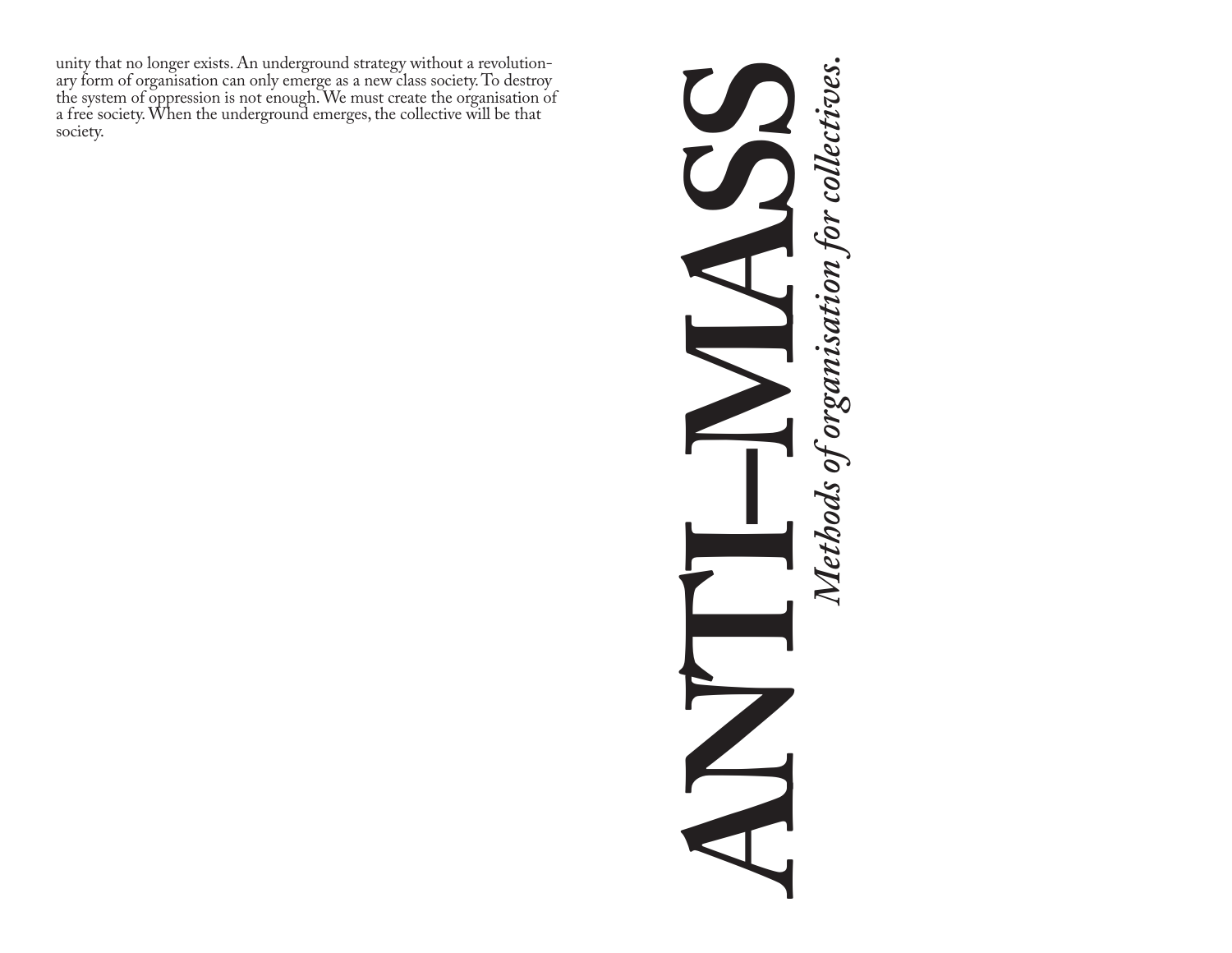# The Difference Between Mass and Class

Why is it important to know the difference between mass and class? The chances are that there can be no conscious revolutionary practice without making this distinction. We are not playing around with words. Look. We are living in a mass society. We didn't get that way by accident. The mass is a specific form of organisation. The reason is clear. Consumption is organised by the corporations. Their products define the mass. The mass is not a cliche - 'the masses' - but a routine which dominates your daily life. Understanding the structure of the mass market is the first step toward understanding what happened to the class struggle.

What is the mass? Most people think of the mass in terms of numbers - like a crowded street or stadium. But it is actually structure which determines its character. The mass is an aggregate of couples who are separate, detached and anonymous. They live in cities physically close yet socially apart. Their lives are privatised and depraved. Coca-Cola and loneliness. The social existence of the mass - its rules and regulations, the structuring of its status, roles and leadership - are organised through consumption (the mass market). They are all products of a specific social organisation. Ours.

Of course, no one sees themselves as part of the mass. it's always others who are the masses. The trouble is that it is not only the corporations which organise us into the mass. The 'movement' itself behaves as a mass and its organisers reproduce the hierarchy of the mass.

Really, how do you fight fire? With water, of course. The same goes for revolution. We don't fight the mass (market) with a mass (movement). We fight mass with class. Our aim should be not to create a mass movement but a class force.

What is a class? A class is a consciously organised social force. For example, the ruling class is conscious and acts collectively to organise not only itself, but also the people (mass) that it rules, The corporation is the self conscious collective power of the ruling class. We are not saying that class relations do not exist in the rest of society. But they remain passive so long they are shaped solely by objective conditions (i.e. work situations). What is necessary is the active (subjective) participation of the class itself. Class prejudice is not class consciousness, The class is conscious of its social existence because it seeks to organise itself. The mass is unconscious of its social existence because it is organised by Coca- Cola and IBM. The moral of the story is: the mass is a mass because it is organised as a mass. Don't be fooled by the brand name. Mass is thinking with your ass.

# Primacy of the Collective

The small group is the coming together of people who feel the need for collectivity. Its function is often to break out of the mass - specifically from the isolation of daily life and the mass structure of the movement. The problem is that frequently the group cannot create an independent exisUrban struggle requires a subversive strategy. Concretely, working 'within the system' should become for us a source of money, information, and anonymity. This is what Mao means when he says, "Move at night." The routine of daily life is night-time for the enemy - when he cannot see us. The process of co-option should become an increasingly disquieting exer- cise for them.

Exploiting splits within the enemy camp does not mean helping one segment defeat another. The basic aim is to maintain the splits. There are significant differences among the oppressors. These have the effect of weakening them. Under certain circumstances these splits may provide a margin of manoeuvrability which may be strategic for us. The main thing is not to view the enemy monolithically. Monolithic thinking condemns you to one way of acting.

There is a tendency to see the most degenerate forms of reaction as the primary enemy. The corporations are consciously pandering to such ideas through films like Easy Rider which also attempts to identify with young males. The function of analysis is to break down and specify the different forces within the enemy camp.

The spaces created by these splits are of crucial importance to the preparation of a long range strategy. It will be increasingly difficult to survive with the visibility that we are accustomed to. The lifestyles which declare our opposition are also the ones which make us easy targets. We must not mistake the level of appearances for new cultures. The whole point is not to make a fetish of our lifestyles. In the psychedelic atmosphere of repression, square is cool.

Always keep part of your strategy underground. Just as analysis helps to differentiate the enemy so it should provide you with different levels of attack. Mao says: "flexibility is a concrete expression of initiative."

Going underground should not mean dropping heroically out of sight. There will be few places to hide in the electronic environment of the future. The most dangerous kind of underground will be one that is like an Iceberg. The roles created to replace our identities in everyday life must become the disguise of the underground.

An underground strategy puts the impulse of confrontation into perspective. We must fight against the planned obsolescence of confrontations which lock us into the time-span of instant revolution. Going underground means having a long range strategy - something which plans for 2004. The Iceberg strategy keeps us cool. It trains us to control our reflexes and calculate our responses. The underground strategy is also necessary to maintain autonomy. Autonomy preserves the organisational form of the collective, which is critical to the sharpening of its politics. Nothing will be achieved by submerging ourselves in a chaos of revolutionary fronts. The principle strategy of the counterfeit Left will be to smear over differences with appeals to a class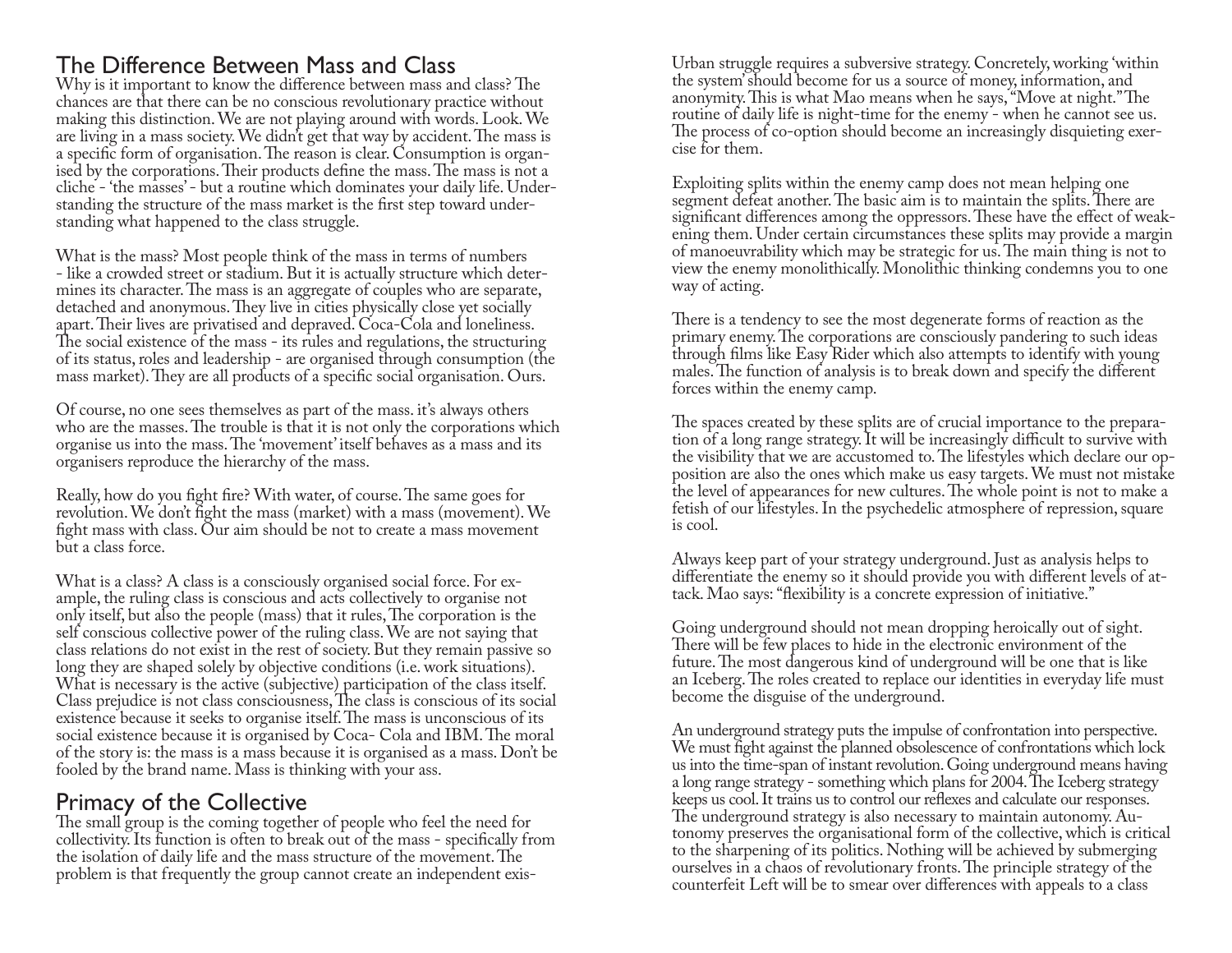matter, sort out the relevant materials and be able to make them accessible to everyone in the collective. The motive underlying all the preparation should be the construction of a coherent analysis. "We must substitute the sweat of self-criticism for the tears of crocodiles", according to a new Chinese proverb.

# Struggle on Many Levels

Struggle has many faces. But no two faces look alike. Like the Cubists, we must look at things from many sides. The problem is to find ways of creating space for ourselves. The tendency now is toward two-sidedness which is embedded in every aspect of our lives. Our language poses questions by making us choose between opposites. The imperialist creates the anti- imperialist. Before 'cool' there was hot and cold. 'Cool' was the first attempt to break out of two sidedness. Two-sidedness always minimises the dimensions of struggle by narrowly defining the situation. We end up with a one dimensional view of the enemy and of ourselves.

Learn to be shrewd. Our first impulse is always to define our position. Why do we feel the need to tell them? We create space by not appearing to be what we really are.

Shrewdness is not simply a defensive tactic. The essence of shrewdness is learning to take advantage of the enemy's weaknesses. Otherwise you can never win. The rule is: be honest among yourselves, but deceive the enemy.

There are at least three ways of dealing with a situation. You can neutralise, activate, or destroy. Neutralise is to create space. Activate is to gain support. Destroy is to win. What's more, it is essential to learn how to use all three simultaneously.

Struggle on many levels begins with the activation of all the senses. We must be able to conceive of more than one mode of acting for a given situation. The response, i.e. method of struggle, should contain three elements:

- A means of survival.
- A method of exploiting splits in the enemy camp.
- An underground strategy.

The fundamental tendency of corporate liberalism is to identify with social change while trying to contain it. Wouldn't it be ironic (and even a relief) if we could turn the threat of co-option into a means of survival?

The fear of co-option often leads people to shun the challenge of corporate liberals. Some of the purest revolutionaries prefer not to think about using the co-opter for their own purposes. Too often the mentality of the 'job' obscures the potential for subversion.

The existence of corporate liberalism demands that we not be sloppy in our own thinking and response. The strength of the position is that it forces us to acknowledge our own weaknesses - even before we engage in struggle against it. The worst mistake is to pretend that this enemy does not exist.

tence and an identity of its own because it continues to define itself nega- tively, i.e. in opposition. So long as its point of reference lies outside of it, the group's politics tend to be superimposed on it by events and crises.

The small group can be a stage in the development of the collective, if it tion. The formation of a collective begins when people not only have the same politics, but agree on the method of struggle.

Why should the collective be the primary focus of organisation? The collective is an alternative to the existing structure of society. Changing social relations is a process rather than a product of revolution. In other words, you make the revolution by actually changing social relations. You must consciously create the contradictions in history.

Concretely, this means: organise yourselves, not somebody else. The collective is the organisational nucleus of a classless society. As a formal organisation, it negates all forms of hierarchy. The answer to alienation is to make yourself the subject, not the object, of history.

One of the crucial obstacles to the formation of collectives is the transitional period - when the collective must survive side by side with a disintegrating movement and a mass society. The disintegration of the movement is not an isolated phenomenon but reflects the weakening of the major institutions in American society responsible for our alienation. Many people are demoralised by this process and find it bewildering because they actually depend subconsciously on the continued existence of these institutions. We are witnessing the break-up and transformation of an institution integral to society - the mass market. The mass market is corporate structure which few people are sufficiently aware of to realise how it affects our political life. We really depend on our 'leaders' whether they be the Chicago 7 or 7up. Our understanding of the collective form of organisation based on a critique of the mass and the dictatorship of the product.

These contradictions make it imperative that any people who decide to create a collective know exactly who they are and what they are doing. That is why you must consider your collective as primary. Because, if you don't believe In the legitimacy of this form of organisation, you can't have a practical analysis of what is happening. Don't kid yourself. The struggle for the creation and survival of collectives at this moment in history is going to be very difficult.

The dominant issue will be how collectives can become part of history - how they can become a social force. There is no guarantee and we should promise no easy victories. The uniqueness of developing collectives is their definitive break with all hierarchic forms of organisation and the reconstructing of a classless society.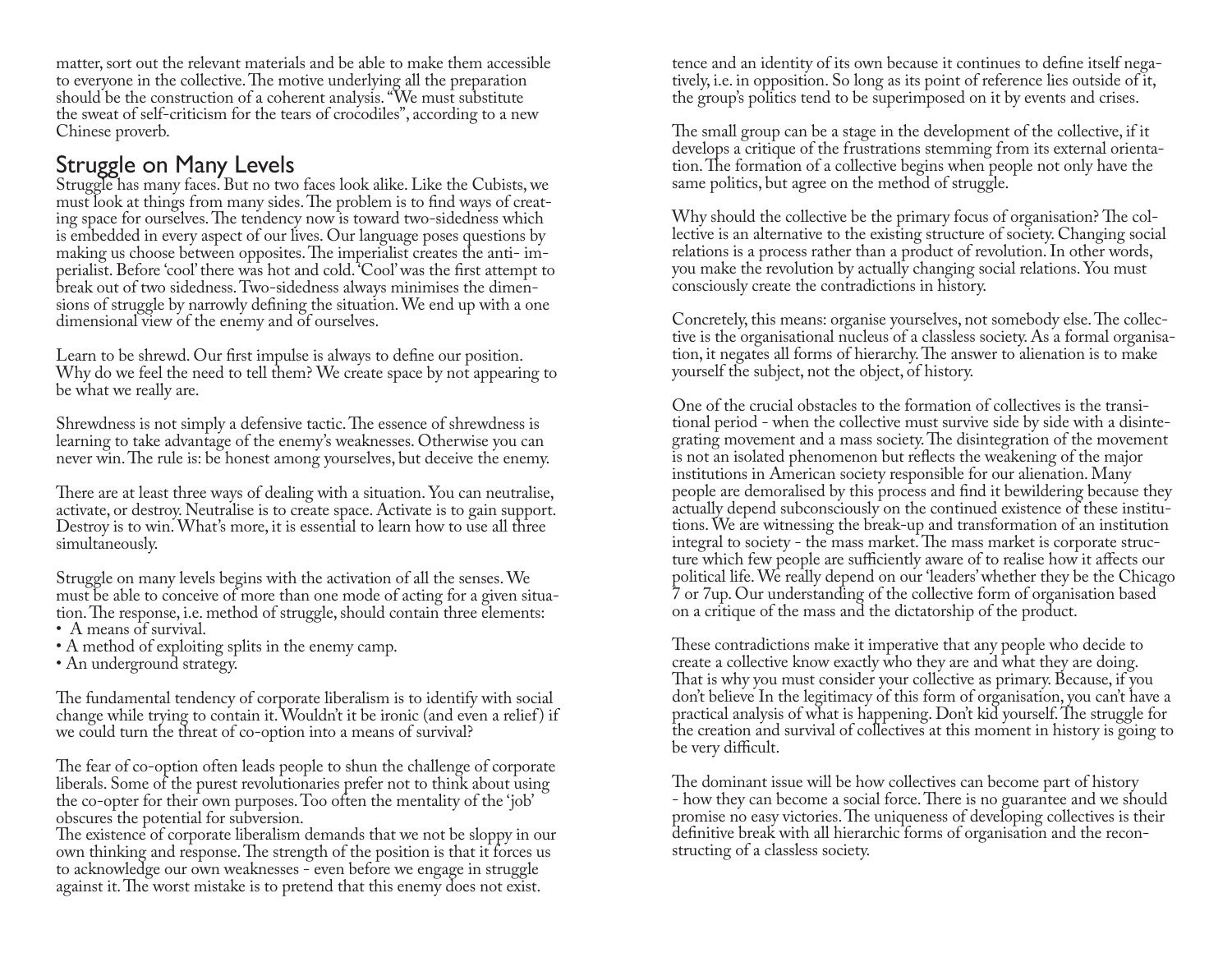The thinking of radical organisers is frozen in the concept of the mass movement. This form of struggle, no matter how radical its demands, never threatens the basic structure - the mass itself.

Under these circumstances it takes great effort to imagine new forms of existence. Space must be created before we can think of these things and be able to establish the legitimacy of acting upon them.

The form of the collective is its practice. The collective is opposed to the mass. It contradicts the structure of the mass. The collective is anti-mass.

### Size of the Collective

The aim of any organisation is to make it as simple as possible, or as Marshall McLuhan puts it, "high in participation, low In definition. " The tendency is just the opposite. Our reflex is to create administrative structures to deal with political problems.

Most people cannot discuss intelligently the subject of size. There is an unspoken feeling either that the problem should not exist or that it is beneath us to talk about it. Let's get it out In the open. Size is a question of politics and social relations, not administration. Do you wonder why the subject is shunted aside at large meetings? Because it fundamentally challenges the repressive nature of large organisations. Small groups that function as appendages to larger bodies will never feel like small groups.

The collective should not be larger than a band - no orchestras or chamber music please. The basic idea is to reproduce the collective, not expand it. The strength of a collective lies in its social organisation, not its numbers. Once you think in terms of recruiting, you might as well join the Army. The difference between expansion and reproduction is the difference between adding and multiplying, The first based its strength on numbers and the second on relationships between people.

Why should there be a limit to size? Because we are neither supermen nor slaves. Beyond a certain point, the group becomes a meeting and before you know it you have to raise your hand to speak. The collective is a recognition of the practical limits of conversation. This simple fact is the basis for a new social experience.

Relations of inequality can be seen more clearly within a collective and dealt with more effectively. "Whatever the nature of authority in the large organisation, it is inherent in the simple organisation unit." (Chester Barnard, The Function of Executives, 1938). A small group with a 'leader' is the nucleus of a class society. Small size restricts the area which any single individual can dominate. This is true both internally and in relation to other groups.

The dream of automation (i.e. no work) reinforces class prejudice. The middle class is the one that has the dream since it seeks to expand its leisure-oriented activities. To the working class, automation means a loss of their job, preoccupation with unemployment, which is the opposite of leisure. For the excluded, automation doesn't mean anything because it will not be applied to their forms of work.

The automation of the working class has become the ideology of postscarcity radicals - from the anarchists at Anarchos to SDS's new working class. Technological change has rescued them from the dilemma of a class analysis they were never able to make. With the elimination of working class struggle by automation (the automation of the working class) the radicals have become advocates of leisure society and touristic lifestyles. This anti-work attitude leads to a utopian outlook and removes us from the realm of history. It prevents the construction of collectivity and self-activity. The issue of how to transform work into self-activity is central to the elimination of class and the reorganisation of society.

Self-activity is the reconstruction of the consciousness (wholeness) of one's individual life activity. The collective is what makes the reconstruction possible because it defines individuality not as a private experience but as a social relation. What is important to see is that work is the creating of conscious activity within the structure of the collective.

One of the best ways to discover and correct anti-work attitudes is through self-criticism. This provides an objective framework which allows people the space to be criticised and to be critical. Self-criticism is the opposite of self-consciousness because its aim is not to isolate you but to free repressed abilities. Self-criticism is a method for dealing with piggish behaviour and developing consciousness .

To root out the society within us and to redefine our work relations a collective must develop a sense of its own history. One of the hardest things to do is to see the closest relations - those within the collective - in political terms. The tendency is to be sloppy, or what Mao calls 'liberal', about relations between friends. Rules can no longer be the framework of discipline. It must be based on political understanding. One of the functions of analy- sis is that it be applied internally.

Preparation is another part of the process which creates continuity between meetings and insures that our own thinking does not become a part-time activity. It also combats the tendency to talk off the top of one's head and pick ideas out of the air. Whenever meetings tend to be abstract and random it means the ideas put forward are not connected by thought (i.e. analysis). There is seldom serious investigation behind what is said. What does it mean to prepare for a meeting? It means not coming emptyhanded or empty-headed. Mao says, "No investigation, no right to speak." Assuming a group has decided what it wants to do, the first step is for everyone to investigate. This means taking the time to actually look into the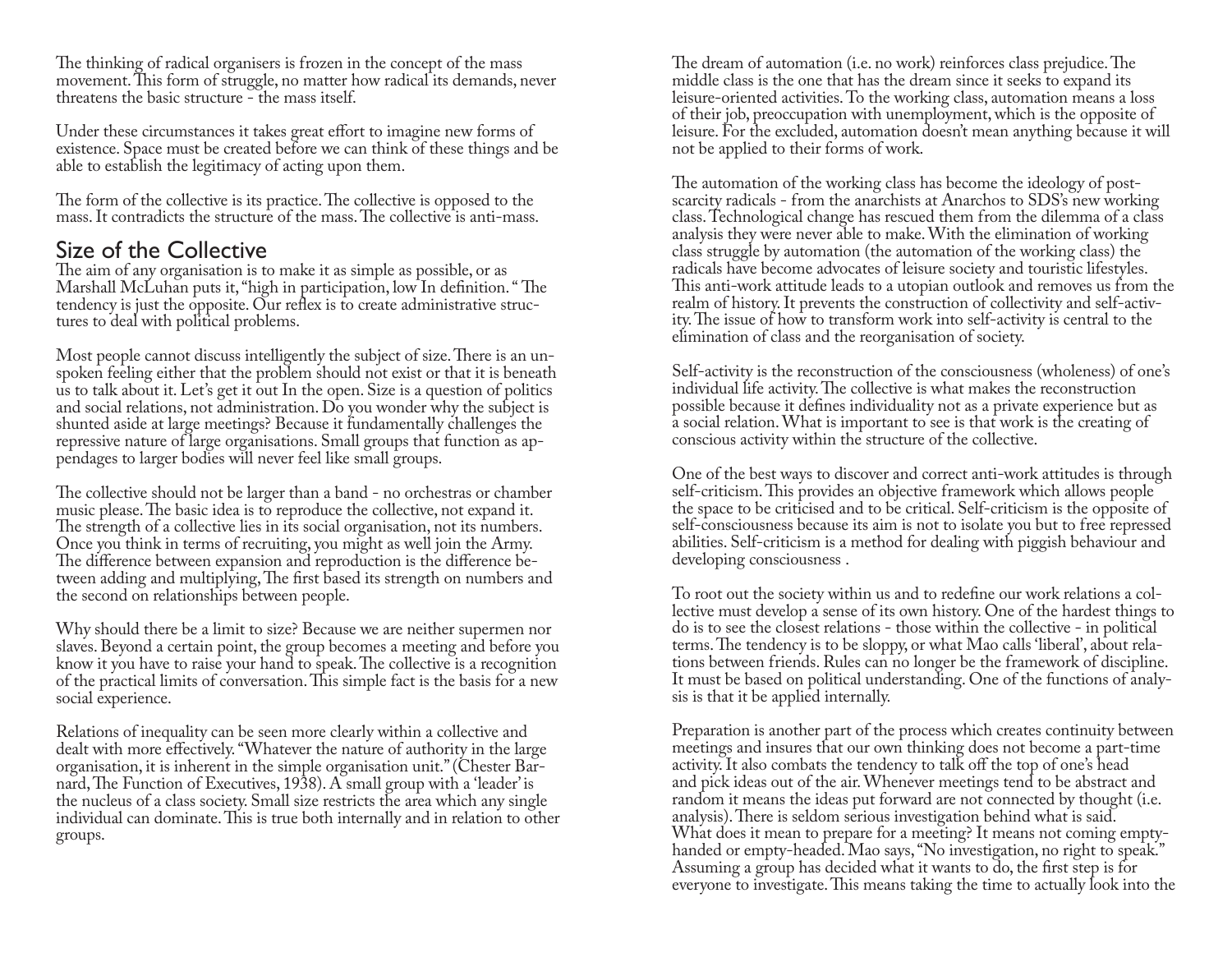2. Their class background gives them a casual view of politics.

There is no doubt that the Pepsi generation is more politically alive. But this new energy is being channelled by organisers into boring meetings which reproduce the hierarchy of mass society. After a while, critical thinking is eroded and people lose their curiosity. Meetings become a routine like everything else in life.

A lot of problems which collectives will have can be traced to the work habits acquired in the (mass) movement. People perpetuate the passive roles they have become accustomed to in large meetings. The emphasis on mass participation means that all you have to do is show up. Rarely, do people prepare themselves for a meeting, nor do they feel the need to. Often this situation does not become evident precisely because the few people who do work (those who run the meeting) create the illusion of group achievement.

Because people see themselves essentially as objects and not as subjects, political activity is defined as an event outside them and in the future. No one sees themselves making the revolution and, therefore, they don't understand how it will be accomplished.

The short span of attention is one tell tale symptom of instant politics. The emphasis on responding to crisis seems to contract the span of attention - in fact there is often no time dimension at all. This timelessness is experienced as the syncopation of over-commitment. Many people say they will do things without really thinking out carefully whether they have the time to do them. Having time ultimately means defining what you really want to do. Over-commitment is when you want to do everything but end up doing nothing.

The numerous other symptoms of casual politics - lack of preparation, being late, getting bored at difficult moments, etc. are all signs of a political attitude which is destructive to the collective. The important thing is recognising the existence of these problems and knowing what causes them. They are not personal problems but historically determined attitudes.

Many people confuse the revolt against alienated labour in its specific historical form with work activity itself. This revolt is expressed in an antiwork attitude.

Attitudes toward work are shaped by our relations to production, i.e. class. Class is a product of hierarchic divisions of labour (including forms other than wage labour). There are three basic relations which can produce anti- work attitudes. The working class expressed its anti-work attitude as a rebellion against routinised labour. For the middle class, the anti-work attitude comes out of the ideology of consumer society and revolves around leisure. The stereotype of the 'lazy native' or 'physically weak woman' is a third anti-work attitude which is applied to those excluded from wage labour.

Today, the mode of struggle requires a durable and resilient form of organi- sation which will enable us to cope both with the attrition of daily life and the likelihood of repression. Unless we can begin to solve problems at this level collectively, we are certainly not fit to create a new society. Contrary to what people are led to think, i.e. united we stand, united we fall, it will be harder to destroy a multitude of collectives than the largest organisations with centralised control.

Size is a key to security. But its real Importance lies in the fact that the collective reproduces new social relations - the advantage being that the process can begin now.

The limitation on size raises a difficult problem. What do you say to someone who asks, "Can I join your collective?" This question is ultimately at the root of much hostility (often unconscious) toward the collective form of organisation. You can't separate size from the collective because it must be small In order to exist. The collective has a right to exclude individuals because it offers them the alternative of starting a new collective, i.e. sharing the responsibility for organisation. This is the basic answer to the question above.

Of course, people will put down the collective as being exclusive. That is not the point. The size of a collective is essentially a limitation on its authority.

By contrast, large organisations, while having open membership, are exclusive in terms of who shapes the politics and actively participates in the structuring of activities. The choice is between joining the mass or creating the class. The revolutionary project is to do it yourself. Remember, Alexandra Kollontai warned In 1920, "The essence of bureaucracy is when some third person decides your fate."

# Contact Between Collectives

The collective does not communicate with the mass. It makes contact with other collectives. What if other collectives do not exist? Well, it should talk to itself until the day they do. Yes. By all means, the collective also communicates with other people, but it never views them as a mass - as a constituency or audience. The collective communicates with individuals in order to encourage self-organisation. It assumes that people are capable of self-organisation, and given that alternative, they will choose it over mass participation. The collective knows that it takes time to create new forms of organisation. It simply seeks to hasten the crumbling of the mass.

Much of the problem of 'communication' these days is that people think they have got to communicate all the time. You find people setting up administrative functions to deal with information flows before they have any idea what they want to say. The collective is not obsessed with 'communicating' or 'relating' to the movement. What concerns it is the amount of noise - incessant phone calls, form letters, announcements of meetings, etc.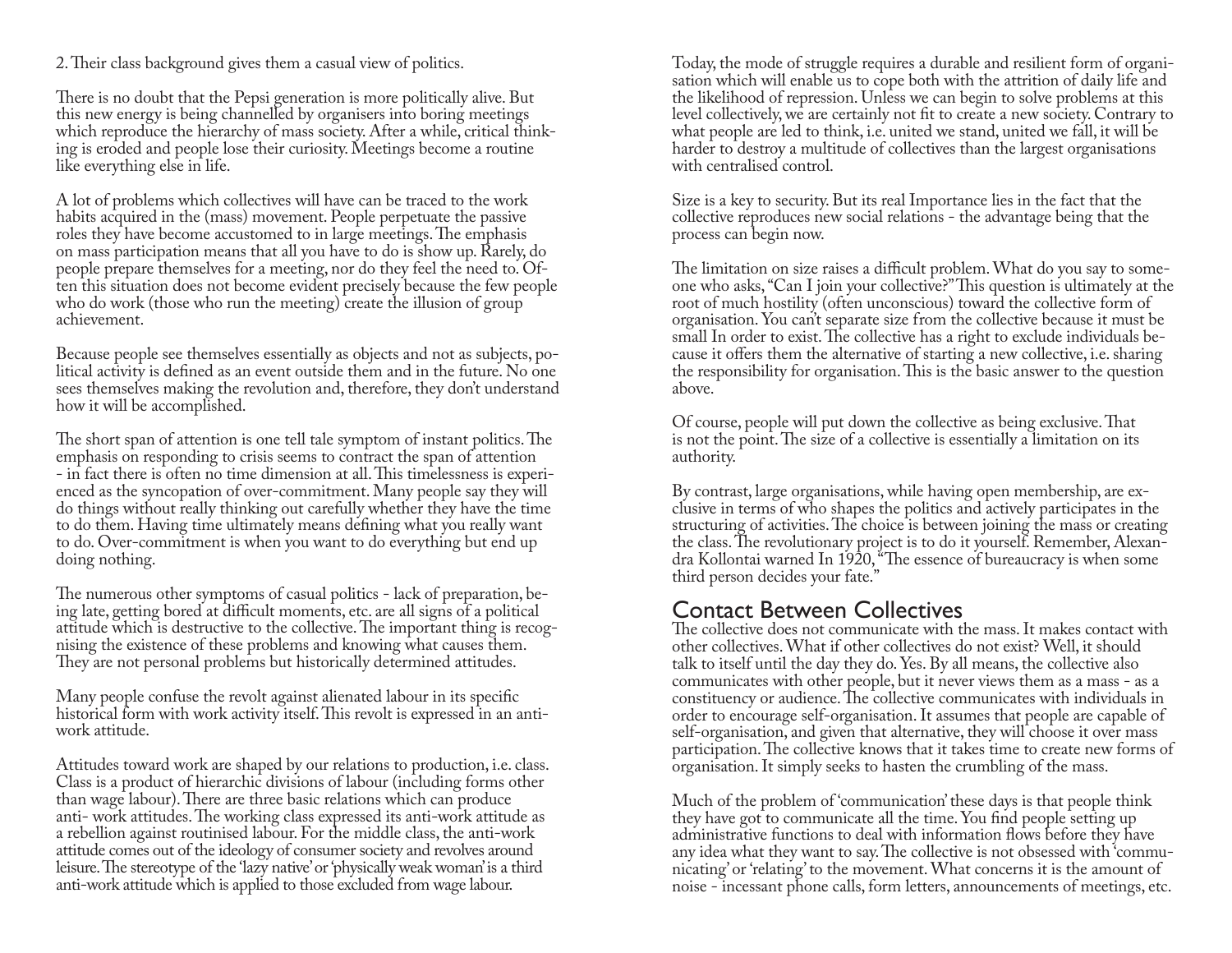- that passes for communication. It is time we gave more thought to what we say and how we say it.

What exactly do we mean by contact? We want to begin by taking the bureaucracy out of communication. The idea is to begin modestly. Contact is a touching on all sides, The essential thing is about its directness and reli- ability. Eyeball to eyeball.

Other forms of communication - telephone, letters, documents, etc. should never be used as substitutes for direct contact. In fact, they should serve primarily to prepare contacts.

Why is it so important to have direct contact? Because it is the simplest form of communication. Moreover, it is physical and Involves all the senses - most of all the sense of smell. For this reason, it is reliable. It also takes account of the real need for security. Those who talk about repression continue to pass around sheets of paper asking for names, addresses, and telephone numbers.

There are already a number of gatherings which appear to involve contact but in reality are grotesque facsimiles. The worst of these and the one most people flock to is the conference. This is a hotel of the mind which turns us all Into tourists and spectators . A lower form of existence is the endless meeting - the one held every night. Not to mention the committees formed expressly to arrange meetings.

The basic principle of contact between collectives is: you only meet when you have something to say to each other. This means two things. First, that you have a concrete idea what it is you want to say, Secondly, that you must prepare it in advance. These principles help to ensure that communication does not become an administrative problem.

The new forms of contact have yet to be created. We can think of single examples. A member of one collective can attend the meeting of another collective or there may be a joint meeting of the groups as a whole. The first of these appears to be the more practical, however, the drawback is that not everyone is involved. There are undoubtedly other forms of contact which are likely to develop. The main thing is to invent them.

# Priority of Local Action

The collective gives priority to local action. It rejects the mass politics of the white nationalists with their national committees, organisers, and the superstars. Definitely, the collective is out of the mainstream and what is more it feels no regrets. The aim of the collective is to feel new thoughts and act new ideas - in a word to create its own space. And that, more than any program, is what is intolerable to all the xerox radicals trying to reproduce their own images

you affect one of them, you affect all of them. Know the environment of the ad. The most effective way to subvert an ad is to make the contradiction in it visible. Advertise it. The vulnerability of ads lies In the possibility of turning them against the exploiters.

Jerry Rubin says you should use the media all the time. At least he goes all the way. This is better than the toe-dipping approach that seems so common these days. Of course, there are groups who say don't use it at all. And they don't. They will probably outlast Jerry since the basic technique of mass media is over-exposure. That is why Jerry has already written his memoirs. The Situationists say: "The revolt is contained by over-exposure. We are given it to contemplate so that we shall forget to participate."

We are not talking about the packaging of politics. Ramparts is the Playboy of the Left. On the other hand, the underground press is pornographic and redundant. Newsreel's projector is running backwards. And why in the era of Cosmopolitan magazine must we suffer the stodginess of Leviathan? We much prefer reading Fortune - the magazine for 'the men in charge of change' - for our analysis of capitalism.

There is no getting around it - we need new formats, entirely new formats. Otherwise we will never sharpen our wits. To break out of the spell of print requires a conscious effort to think a new language. We should no longer be immobilised by other people's words. Don't wait for the news to tell you what is happening. Make your headlines with presstype. Cut up your favourite magazine and put it together again. Cut big words in half and make little words out of then - like ENVIRON MENTAL CRISIS. All you need is a good pair of scissors and rubber cement. Abuse the enemy's images. Turn the Man from Glad into a Frankenstein. Making comic strips out of great art.

Don't let anything interfere with your pleasure.

Don't read any more books - at least not straight through. As G.B. Kay from Blackpool once said (quoting somebody else), "Reading rots the gins and go back to comics. You might try the Silver Surfer for a start.

# Self-Activity

Bad work habits and sloppy behaviour undermine any attempt to construct collectively. Casual, sloppy behaviour means that we don't care deeply about what we are doing or who we are doing it with. This may come as a surprise to a lot of people. The fact remains: we talk revolution but act reactionary at elementary levels.

There are two basic things underlying these unfortunate circumstances: 1. People's idea of how something (like revolution) will happen shapes our work habits.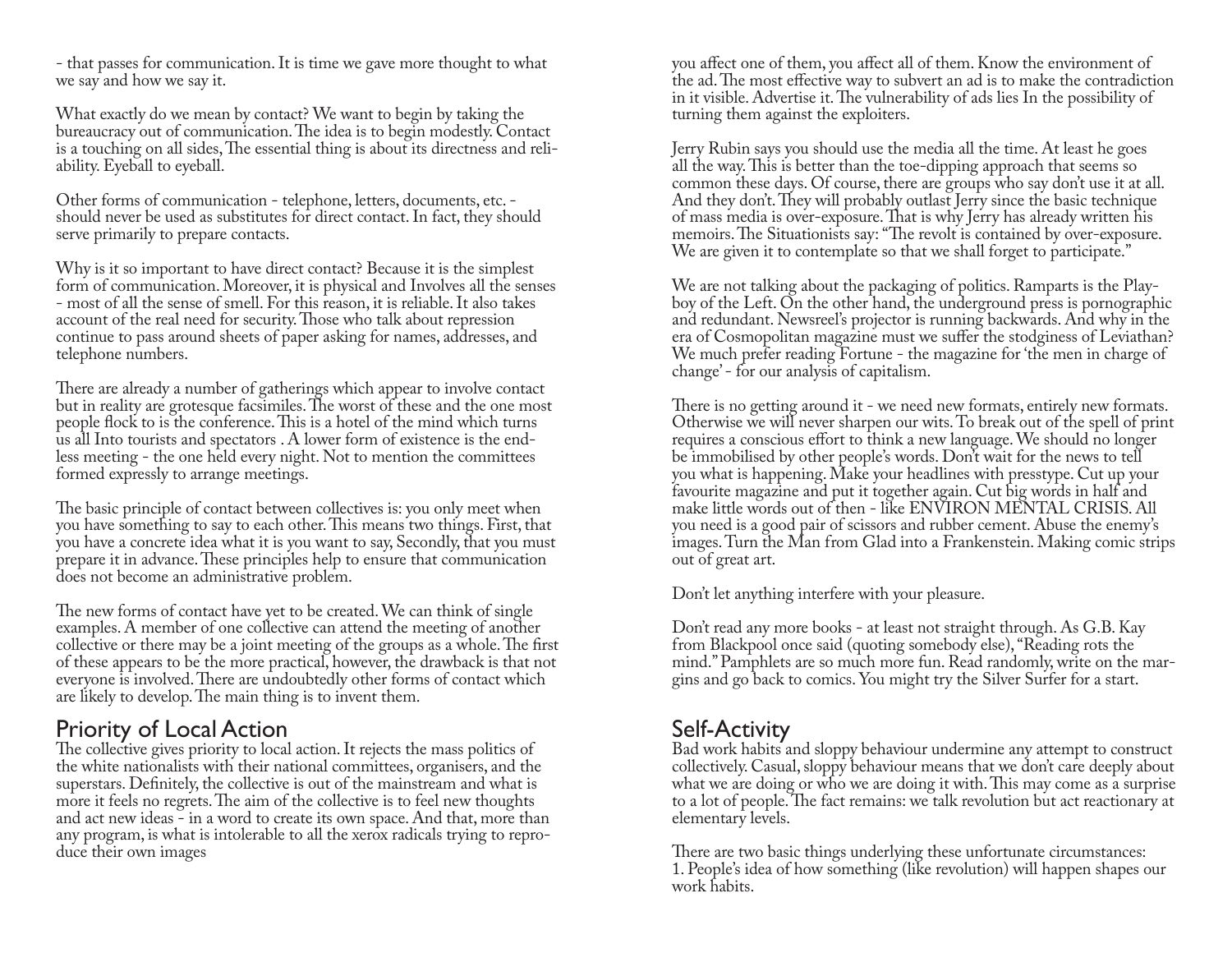Most people are willing to face the fact that they are living in a society that has yet to be explained. Any attempt to probe those areas which are unfamiliar is met with a general hostility of fear. People seem afraid to look at themselves analytically. Part of the problem of not knowing what to do reveals itself in our not knowing who we are. The motivation to look at yourself critically and to explain society comes from the desire to change both. The heart of the problem is that we do not concretely imagine winning, except perhaps, by accident.

Analysis is the arming of the brain. We're being stifled by those who tell us analysis is intellectual when in reality it is the tool of the imagination. Just as you can't tolerate intellectualism, so you cannot act from raw anger - not if you want to win. You must teach your stomach how to think and your brain how to feel. Analysis should help us to express anger intelligently. Learning how to think, i.e. analysis, is the first step toward conscious activity.

No doubt you feel yourself tightening up because you think it sounds heavy. Really, the problem is that you think much bigger than you act. Be modest. Start with what you already know and want to know more about. Analysis begins with what interests you. Political thinking should be part of everyday life, not a class privilege. To be practical, analysis must give you an understanding of what to do and how to do it.

Thinking should help to distinguish between what is important and what is not. It should break down complex forces so that we can understand them. Break everything down. In the process of analysing something you will discover that there are different ways of acting which were not apparent when you began. This is the pleasure of analysis. To investigate a problem is to begin to solve it.

# The Need for New Formats

The need for new formats grows out of the oppressiveness of print. We must learn the techniques of advertisement. They consist of short, clear, non rhetorical statements. The ad words. The ad represents a break with the college education and the diarrhoea of words. The ad is a concentrated formula for communication. its information power has already outmoded the school system. The secret is to gain as much pleasure in creating the form as in expressing the idea.

How do we defend adopting the style of advertising when its function is so op- pressive? As a medium we think it represents a revolutionary mode of production. Rejecting it has resulted in the stagnation of our minds and a crude romanticism in political culture. Those who turn up their noses at ads think in a language that is decrepit. Using the ad technique transforms the person who does it. It makes writing a pleasure for anyone because it strives in orality in print.

What we mean by the use of ad technique is to physically use it. Most of the time we are unconscious of ads and, if we do become conscious, we don't act upon them - don't subvert them. Ads are based on repetition. If

The collective is the hindquarters of the revolution. It makes no pretence whatsoever in regard to the role of the vanguard. Expect nothing from them. They are not your leaders. Leave them alone. The collective knows it will be the last to enter the new world.

The doubts people have about local action reveal how dependent they are on the glamour of mass politics. Everyone wants to project themselves on the screen of revolution - as Yippies or White Panthers. Having internalised the mass, they ask themselves questions whose answers seem logical in its context. How can we accomplish anything without mass action? If we don't go to meetings and demonstrations. Will we be forgotten? Who will take us seriously if we don't join the rank and file?

Slowly you realise that you have become a spectator, an object. Your politics take place on a stage and your social relations consist of sitting in an audience or marching in a crowd. The fragmentation of your everyday experience contrasts with the spectacular unity of the mass.

By contrast, the priority of local action is an attempt to unify everyday life and fragment the mass. This level of consciousness is a result of rejecting the laws of mass behaviour based on Leninism and TV ideology. It makes possible an enema of the brain which everyone so desperately needs. You will be relieved to discover that you can create a situation by localising your struggle.

How can we prevent local action from becoming provincial? Whether or not it does so depends on our overall strategy. Provincialism is simply the consequences or not knowing what is happening. A commune, for example, is provincial because its strategy is based on petty farming and glorification of the extended family. What they have is astrology, not a strategy.

Local action should be based on the global structure of modern society. There can be no collective action without collectives. But the creation of a collective should not be mistaken for victory nor should it become an end in itself. The great danger the collective faces historically is that of being cut off (or cutting itself off) from the outside world. The issue ultimately will be what action to take and when. Whether collectives become a social force depends on their analysis of history and their course of action.

In fact, the 'provinces' today are moving ahead of the centres in political consciousness and motivation. From Minnesota to the Mekong Delta, the revolt is gaining coherence. The centres are trying to decipher what is happening, to catch up and contain it. For this purpose they must create centralised forms of organisation - or 'co-ordination' - as the modernists call it.

The first principle of local action is to de-nationalise your thinking. Take the country out of Salem. Get out of Marlboro country. Become conscious of how your life is managed from the national centres. Lifestyles are roles